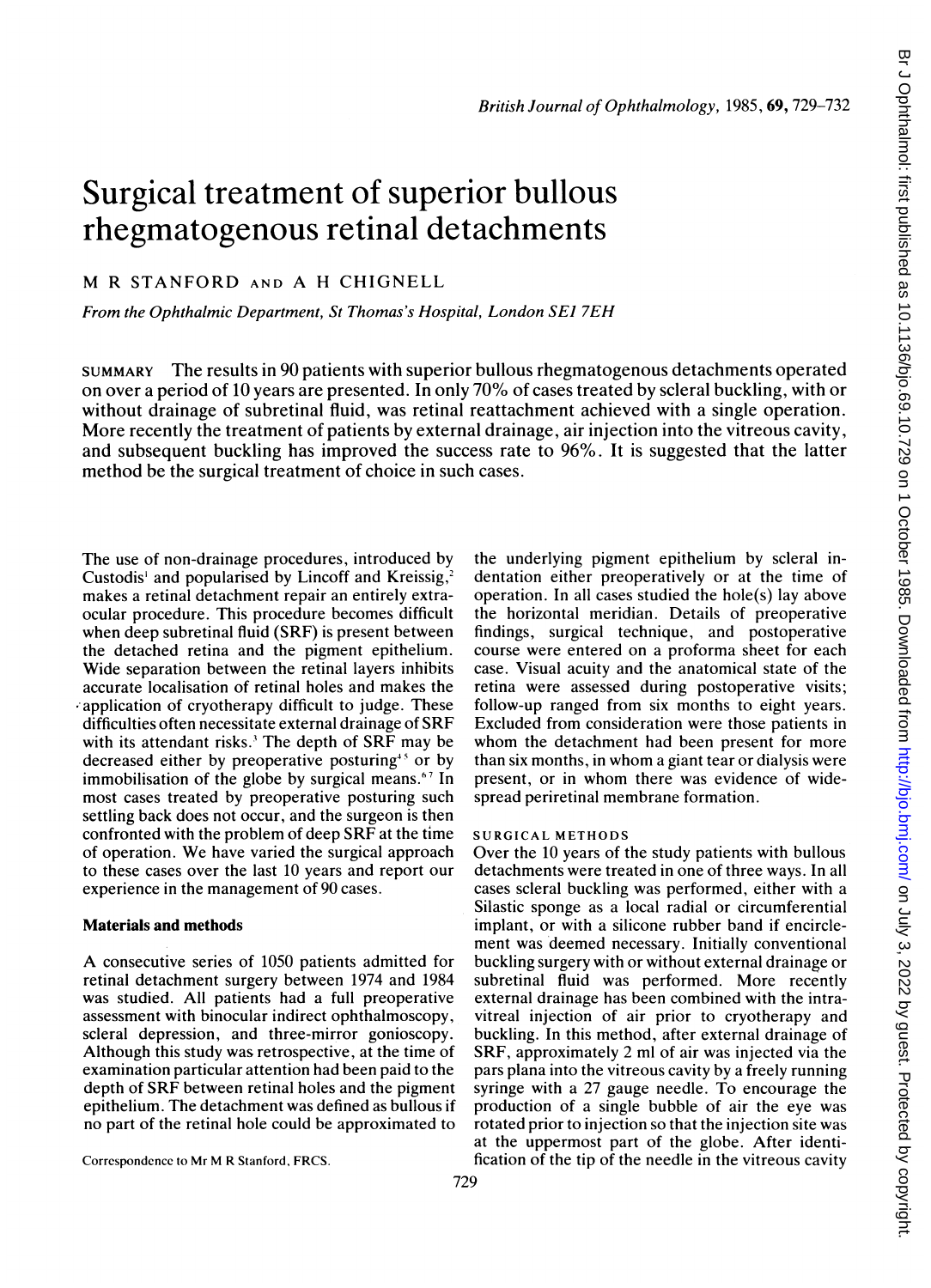the injection was begun, and it was continued (under indirect ophthalmoscopic observation) until the detached retina was seen to be approximated to the underlying pigment epithelium. The sclerotomy used for SRF drainage was then closed and cryotherapy and scleral buckling carried out. Postoperatively those patients who had had air injected were positioned in the head-down position for some days to avoid lenticular contact with the intravitreal air.<sup>8</sup>

# **Results**

Ninety patients were found to have bullous retinal detachments as defined for inclusion in the study. Of the 90 cases 47 (52%) had non-drainage surgery, 18 (20%) external drainage and buckling, and 25 (28%) drainage, air injection, and buckling. Although the groups are not statistically comparable, we did not notice any obvious difference between them when age, refraction, and number of retinal holes were considered (Table 1). The duration of the retinal detachments also appeared to be similar in the three main groups (Table 2). The results of the individual procedures are summarised in Table 3.

# NON-DRAINAGE AND BUCKLING

Of the 47 patients treated in this way the retina reattached with one procedure in 34 (72%). The reasons for failure of the initial procedure are shown in Table 4, and it may be seen that inaccurate localisation of the buckle was the cause in the majority of cases (11 of 13). One patient had an undetected retinal hole and another developed severe periretinal membranes.

## EXTERNAL DRAINAGE OF SRF COMBINED WITH BUCKLING

Of the 18 patients treated in this way the retina was reattached with one procedure in 12 (66%). The remaining cases all failed because of inaccurate placement of the buckle.

# EXTERNAL DRAINAGE OF SRF, INTRAVITREAL AIR INJECTION, AND BUCKLING

Of the 25 patients in this group the retina failed to become reattached with one procedure in only one (4%). and this was also associated with inaccurate localisation. This patient went on to develop preretinal membranes, and the retina remained detached at six months (Table 5). No serious complications were encountered as a consequence of intravitreal injection.

Visual acuities and the anatomical state of the retina at six months are shown in Table 5. There is no obvious difference between the three groups in terms of visual acuity. In both cases where the retina

#### Table <sup>1</sup> Preoperative factors

|                               | Non-<br>drainage | External<br>drainage | <b>Drainage</b><br>and air |
|-------------------------------|------------------|----------------------|----------------------------|
| Age of patients               |                  |                      |                            |
| $0 - 50$                      | 6(13%)           | $2(11\%)$            | $5(20\%)$                  |
| $51 - 70$                     | 41 (87%)         | 16 (89%)             | 20 (80%)                   |
| <b>Refraction of patients</b> |                  |                      |                            |
| Emmetropic                    | 14 (30%)         | 7(39%)               | 11 (43%)                   |
| Myopic                        | 25(53%)          | 8(44%)               | 11(43%)                    |
| Aphakic                       | 8(17%)           | 3(17%)               | 3(14%)                     |
| Number of holes present       |                  |                      |                            |
| Single                        | 31(66%)          | 10(55%)              | 10 (40%)                   |
| Multiple                      | 16 (34%)         | 8(45%)               | 15 (60%)                   |

MRStanford andA H Chignell

#### Table 2 Duration of detachment

|                    | Non-<br>drainage | External<br>drainage | Drainage<br>and air |
|--------------------|------------------|----------------------|---------------------|
| Less than one week | 22(47%)          | 7(39%)               | $10(40\%)$          |
| One to four weeks  | 20(43%)          | 8(44%                | $13(52\%)$          |
| One to six months  | $5(10\%)$        | 3(17%)               | 2(8%)               |

# Table 3 Results of surgery

|                         | Non-<br>drainage | External<br>drainage | <b>Drainage</b><br>and air |
|-------------------------|------------------|----------------------|----------------------------|
| Flat with one procedure | 34 (72%)         | $12(66\%)$           | 24 (96%)                   |
| Reoperation             | 13 (28%)         | 6(33%)               | 1(4%)                      |
| Total                   | 47               | 18                   | 25                         |

#### Table 4 Reasons for failure of initial operation

|                            | Non-<br>drainage | External<br>drainage | Drainage<br>and air |
|----------------------------|------------------|----------------------|---------------------|
| Inaccurately placed indent |                  |                      |                     |
| <b>Undetected hole</b>     |                  |                      |                     |
| Periretinal membrane       |                  |                      |                     |

# Table 5 Results at six months

|                             | Non-<br>drainage | External<br>drainage | Drainage<br>and air |
|-----------------------------|------------------|----------------------|---------------------|
| Visual acuity at six months |                  |                      |                     |
| $6/5$ to $6/18$             | 18 (38%)         | 6(33%)               | 9(36%)              |
| $6/24$ to CF                | 21 (45%)         | 8(44%                | 15 (60%)            |
| Less than CF                | 8(17%)           | 4(22%)               | 1(4%)               |
| <b>Anatomical results</b>   |                  |                      |                     |
| Flat                        | 46               | 18                   | 24                  |
| Detached                    |                  |                      |                     |
| Total                       | 47               | 18                   | 25                  |
|                             |                  |                      |                     |

CF=counting fingers.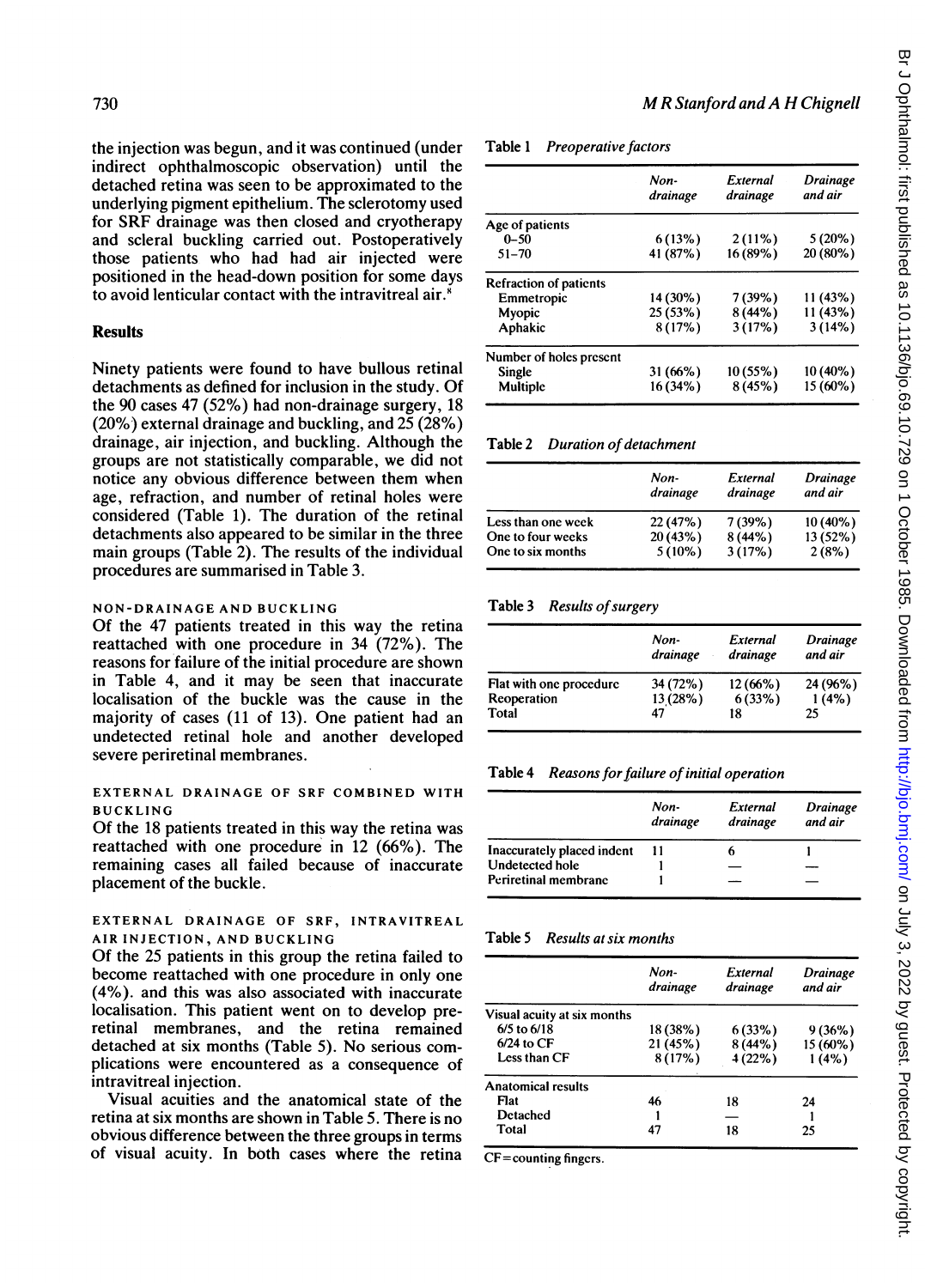remained detached the cause was preretinal membrane formation.

## **Discussion**

The non-drainage procedure with its outstanding advantage of avoiding intraocular complications has been found to result in a high incidence of failure (13 out of 47 cases) when applied to superior bullous retinal detachments. This is mainly due to failure accurately to localise the buckle and thus close the retinal hole. There is also risk associated with the application of cryotherapy. If neuroepithelial whitening is used as the end point of cryotherapy, excessive freezing may occur in the presence of highly detached retinal holes. Such freezing has been<br>implicated in postoperative complications.<sup>910</sup> in postoperative complications. $910$ Conversely, if lesser amounts of cryotherapy are used, so that only choroidal and retinal pigment epithelial blanching is produced, not only does visualisation of the freeze become difficult through a bullous detachment, but also the lesion produced will affect only the pigment epithelium, and this may jeopardise the tensile strength of the intraretinal adhesion." To overcome these combined problems the height of the detachment must be reduced either by preoperative immobilisation of the globe or by external drainage of SRF at the time of surgery. Particular difficulties are encountered after external drainage of SRF when a highly detached retina is present. As the retina settles back, it tends to become folded. Much folding makes accurate localisation of retinal holes difficult and has resulted in a high reoperation rate in this series in cases treated in this way (six out of 18 cases). These problems may be overcome by the intravitreal injection of air prior to localisation and buckling. Originally introduced in  $1911$ ,<sup>12</sup> this procedure has been advocated by many authors.<sup>13-16</sup> Air injection will replace detached retinas against the pigment epithelium accurately and without folds, and also counteracts the hypotony induced by drainage of large quantities of SRF. Air is relatively non-toxic, though it has been implicated in the formation of posterior subcapsular cataracts." The main disadvantages of air injection within the vitreous cavity are the risks of lenticular or retinal damage due to misdirection of the tip of the needle, the inadvertent formation of multiple intravitreal bubbles that obscure the retinal view, and over-filling of the eye, which in turn may result in retinal incarceration at the drainage site of SRF or closure of the central retinal artery. The injections of air into aphakic eyes, while supported by some studies,'" is not advised after an intracapsular cataract extraction, as there is a risk of air gaining access to the anterior chamber and obscuring the retinal view if such access

is not prevented by an intact anterior hyaloid face.

In this study we found that conventional buckling surgery, with or without the drainage of SRF, results in an unacceptably high proportion (31%) of patients needing a further procedure, with its attendant risks. Since we have used the technique of injecting air after drainage and before localisation, the surgical success rate has increased to 96%, and we have found no evidence to suggest that the visual results are inferior by this method (Table 5). We believe that this improvement is due to the more accurate buckling of the retinal hole that this procedure allows. In superior bullous retinal detachments, if preoperative immobilisation of the eye does not achieve sufficient flattening of the detached retina to allow a non-drainage operation, then external drainage followed by intravitreal injection of air and subsequent localisation, cryotherapy, and buckling should be the method of choice.

The authors thank Mrs M Grice for secretarial assistance in preparing the manuscript.

#### References

- <sup>1</sup> Custodis E. Bedeutet die Plombenaufnahung auf die Sklera einen Fortschritt in der operativen Behandlung der Netzhautablosung? Ber Zusammenkunft Dtsch Ophthalmol Ges 1953;58: 102-5.
- 2 Lincoff H, Kreissig I. The treatment of retinal detachment without drainage of subretinal fluid (modifications of the Custodis procedure: part VI). Ophthalmology (Rochester) 1972;76:1221-33.
- <sup>3</sup> Chignell AH, Fison LG, Davies EWG, Hartley RE, Gundry MF. Failure in retinal detachment surgery. Br J Ophthalmol 1973;57:525-30.
- <sup>4</sup> Lean JS, Mahmood M, Manna R, Chignell AH. Effect of preoperative posture and binocular occlusion on retinal detachment. *Br J Ophthalmol* 1980;64:94-7.
- 5 Hoffman H, Hanselmayer H. Retinal detachment-extent and frequency of reattachment through preoperative immobilisation. Klin Monatsbl Augenheilkol 1973;162:178-85.
- 6 Johnston PB, Maguire CJF, Logan WC. Management of superior-half bullous retinal detachment. Br J Ophthalmol 1981 ;65:618-22.
- 7 Algvere P, Rosengren B. Immobilisation of the eye. Acta Ophthalmol (Kbh) 1977;55:303-16.
- <sup>8</sup> Fineberg E, Machemer R, Sullivan P, Norton EWD, Hamasaki D, Anderson D. Sulfur hexafluoride in owl monkey vitreous cavity. Am <sup>J</sup> Ophthalmol 1975;79:67-76.
- 9 Chignell AH, Clemett RS, Revie IHS. Pigment fallout and uveitis after cryotherapy. Br J Ophthalmol 1973;57:156-65.
- 10 Shea M. Complications of cryotherapy in retinal detachment surgery. Can J Ophthalmol 1968;3:109-15.
- <sup>11</sup> Laqua H, Machemer R. Repair and adhesion mechanisms of the cryotherapy lesion in experimental retinal detachment. Am <sup>J</sup> Ophthalmol 1976;81:833-46.
- 12 Ohm J. Ueber die Behandlung der Netzhautablösung durch operative Entleerung der subretinalen Flussigkeit und Einspritzung von luft in den Glaskorper. Graefes Arch Klin Exp Ophthalmol 1911 ;79:442-50.
- 13 Rosengren B. Cases of retinal detachment treated with diathermy and injection of air into the vitreous body. Acta Ophthalmol (Kbh) 1938;16:573-9.